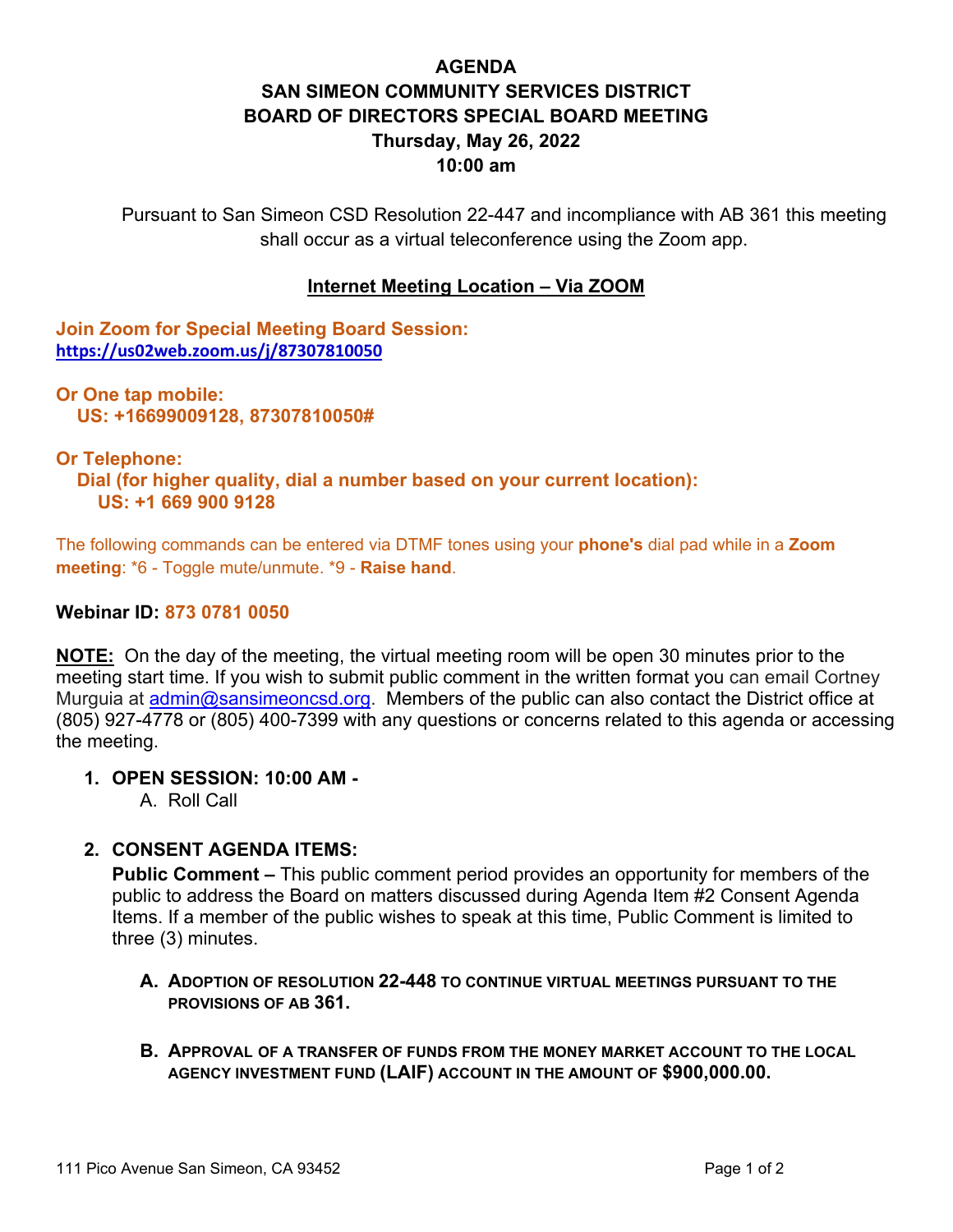### **3. BUSINESS ACTION ITEMS:**

**Public Comment –** Public comment will be allowed for each individual business item. Members of the public wishing to speak on business items may do so when recognized by the Presiding Officer. If a member of the public wishes to speak at this time, Public Comment is limited to three (3) minutes per person for each business item.

- **A. DISCUSSION AND REVIEW OF THE FISCAL YEAR BUDGET 2022/2023.**
- **B. AUTHORIZATION FOR STAFF TO RETAIN A CONSULTANT, DANIEL HEIMEL (CONFLUENCE ENGINEERING), TO PROVIDE SERVICES RELATED TO THE WATER MORATORIUM, ISSUES THEREAFTER AND UTILITY RELATED ISSUES.**
- **C. DIRECTION REGARDING A REQUEST FOR PROPOSAL RELATED TO SERVICES FOR OPERATIONS, MAINTENANCE AND GENERAL MANAGER SERVICES.**

#### **4. CLOSED SESSION:**

This public comment period provides an opportunity for members of the public to address the Board on Closed Session Agenda Items. Public Comment is limited to three (3) minutes.

The Board will adjourn to Closed Session to address the following items:

### **A. CONFERENCE WITH LEGAL COUNSEL – ANTICIPATED LITIGATION** Exposure to litigation pursuant to paragraph (2) of subdivision (d) of Government Code Section §54956.9 – Ron Hurlbert

## **MEMBERS OF THE PUBLIC: Please Join Us for the Remainder of the Meeting –**

**Part Two is Here: <https://us02web.zoom.us/j/89334961643?pwd=NWx2V3lKaUdTTmI2RmVVaGpBYk5hQT09>**

**Meeting ID: 893 3496 1643 Passcode: 972125**

#### **\*\*\*\*RECONVENE TO OPEN SESSION\*\*\*\***

#### **Report on Closed Session**

#### **5. ADJOURNMENT** –

All staff reports or other written documentation, including any supplemental material distributed to a majority of the Board within 24 hours of a special meeting, relating to each item of business on the agenda are available for public inspection during regular business hours in the District office, 111 Pico Avenue, San Simeon. If requested, this agenda shall be made available in appropriate alternative formats to persons with a disability, as required by the Americans with Disabilities Act. To make a request for a disability-related modification or